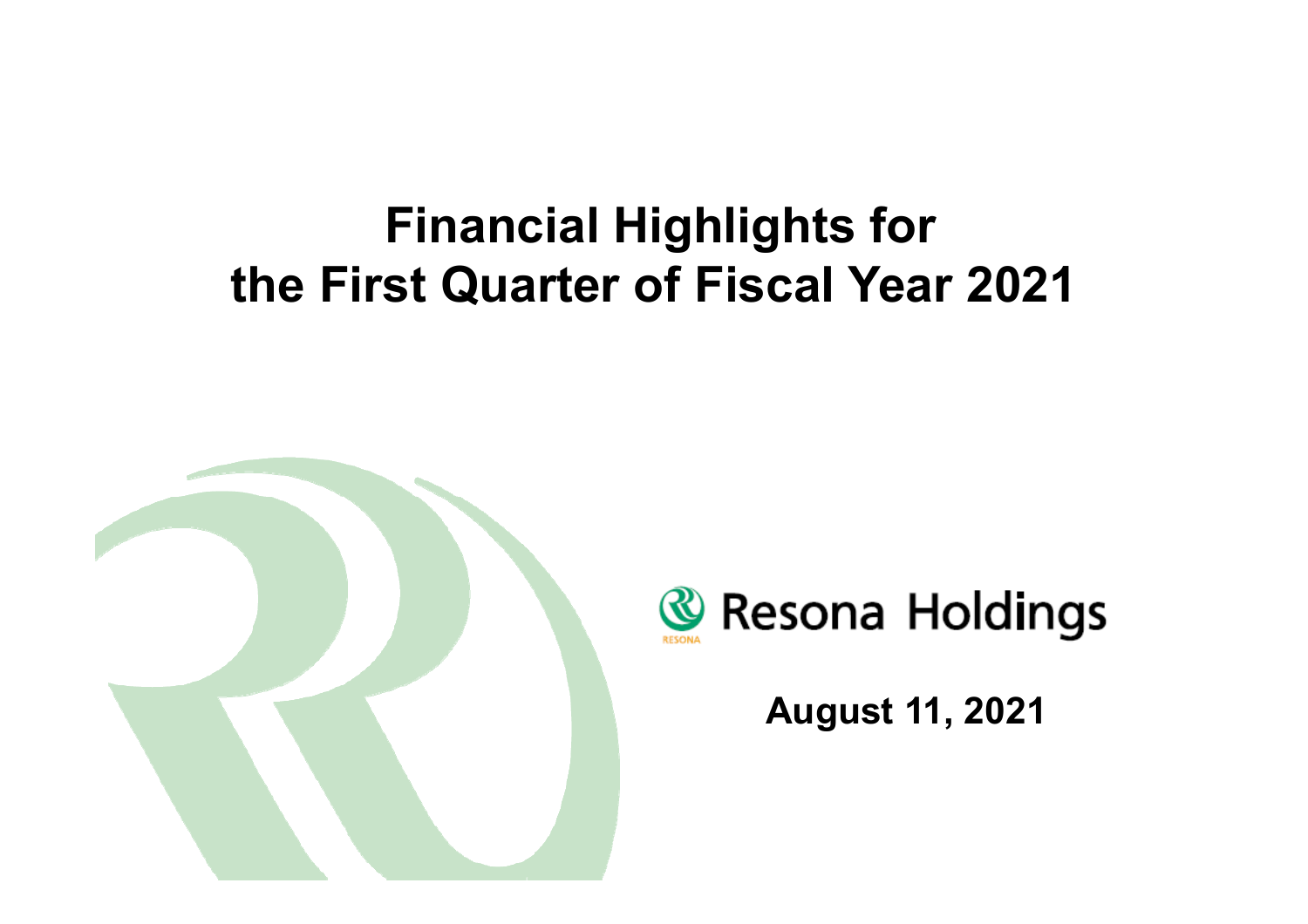## **Outline of Financial Results for the 1Q of FY2021**

| Net income attributable to owners of parent: JPY34.2 bn<br>• Up JPY12.4 bn, or 56.8%, YoY                                                                                                                                              |
|----------------------------------------------------------------------------------------------------------------------------------------------------------------------------------------------------------------------------------------|
| <b>• Progress rate against the full year target</b> <sup><math>*</math>1</sup> : 23.6%                                                                                                                                                 |
|                                                                                                                                                                                                                                        |
| Actual net operating profit: JPY45.1 bn<br>a se<br>Down JPY6.5 bn, or 12.7%, YoY                                                                                                                                                       |
| • Gross operating profit: JPY148.9 bn<br>Down JPY5.6 bn, or 3.6%, YoY                                                                                                                                                                  |
| $\triangleright$ Net interest income from domestic loans and deposits:<br>Up JPY0.7 bn, YoY                                                                                                                                            |
| Average loan balance: +4.79%, YoY<br>Loans rate: down by 3bps, YoY                                                                                                                                                                     |
| [Excluding loans to the Japanese government and others]<br>Average loan balance: +2.78%, YoY<br>Loans rate : down by 1bps, YoY                                                                                                         |
| Both loans balance and loans rate were in line with the plan.<br>$\triangleright$ Fee income : Up JPY6.6 bn, YoY Fee income ratio : 33.9%<br>Increased driven by growth in asset formation support<br>business and settlement-related. |
| $\triangleright$ Net gains on bonds (including futures) : Down JPY16.0 bn, YoY                                                                                                                                                         |
| • Operating expenses: JPY103.8 bn, Increased by JPY0.7 bn, YoY<br>In line with the plan, KMFG kept reducing operating expenses.                                                                                                        |
| Credit related expenses: JPY7.1 bn (cost)                                                                                                                                                                                              |
| Decreased by JPY8.7 bn, YoY                                                                                                                                                                                                            |
| Improved YoY, having posted 16.3% against full year guidance.                                                                                                                                                                          |
| Share buyback and cancellation of treasury stock                                                                                                                                                                                       |
| • Completion of share buyback to neutralize dilutive effect on EPS from<br>making KMFG a wholly-owned subsidiary of HD<br>(June 11: 88 million shares/ JPY40.9 bn)                                                                     |
| $\Rightarrow$ Cancellation of treasury stock was implemented on August 10.                                                                                                                                                             |
| <b>Established long-term sustainability targets</b>                                                                                                                                                                                    |

| HD consolidated |                                                                    |      | FY2021<br>1Q | YoY change |            | Progress rate<br>vs. Target*1 |
|-----------------|--------------------------------------------------------------------|------|--------------|------------|------------|-------------------------------|
|                 | (JPY bn)                                                           |      |              |            | $\%$       |                               |
|                 | Net income attributable to                                         |      | (a)          | (b)        | (c)        | (d)                           |
|                 | owners of parent                                                   | (1)  | 34.2         | $+12.4$    | +56.8%     | 23.6%                         |
|                 | EPS (yen)                                                          | (2)  | 13.88        | $+4.39$    | $+46.2%$   |                               |
|                 | BPS (yen)                                                          | (3)  | 1,034.69     | $+93.15$   | $+9.8%$    |                               |
|                 | Gross operating profit                                             | (4)  | 148.9        | (5.6)      | $(3.6)\%$  |                               |
|                 | Net interest income                                                | (5)  | 103.7        | $+3.7$     |            |                               |
|                 | NII from loans and deposits <sup>+2</sup>                          | (6)  | 84.8         | $+0.7$     |            |                               |
|                 | Fee income                                                         | (7)  | 50.6         | $+6.6$     |            |                               |
|                 | Fee income ratio                                                   | (8)  | 33.9%        | $+5.5%$    |            |                               |
|                 | Trust fees                                                         | (9)  | 4.9          | $+0.4$     |            |                               |
|                 | Fees and commission<br>income                                      | (10) | 45.6         | $+6.2$     |            |                               |
|                 | Other operating income                                             | (11) | (5.4)        | (16.1)     |            |                               |
|                 | Net gains on bonds<br>(including futures)                          | (12) | (8.2)        | (16.0)     |            |                               |
|                 | Operating expenses (excluding group<br>banks' non-recurring items) | (13) | (103.8)      | (0.7)      | (0.7)%     |                               |
|                 | Cost income ratio (OHR)                                            | (14) | 69.7%        | $+3.0%$    |            |                               |
|                 | <b>Actual net operating profit</b>                                 | (15) | 45.1         | (6.5)      | $(12.7)\%$ |                               |
|                 | Net gains on stocks<br>(including equity derivatives)              | (16) | 13.9         | $+14.8$    |            |                               |
|                 | Credit related expenses, net                                       | (17) | (7.1)        | $+8.7$     |            |                               |
|                 | Other gains, net                                                   | (18) | (2.8)        | (0.0)      |            |                               |
|                 | Net income before income taxes<br>and non-controlling interests    | (19) | 49.0         | $+17.0$    | $+53.1%$   |                               |
|                 | Income taxes and other                                             | (20) | (14.8)       | (5.9)      |            |                               |
|                 | Net income attributable to<br>non-controlling interests            | (21) | (0.0)        | $+1.2$     |            |                               |

\*2. Total of non-consolidated domestic banking accounts of group banks, deposits include NCDs

\*3. Negative figures represent items that would reduce net income

<sup>\*1.</sup> Full year target of FY2021: JPY145.0 bn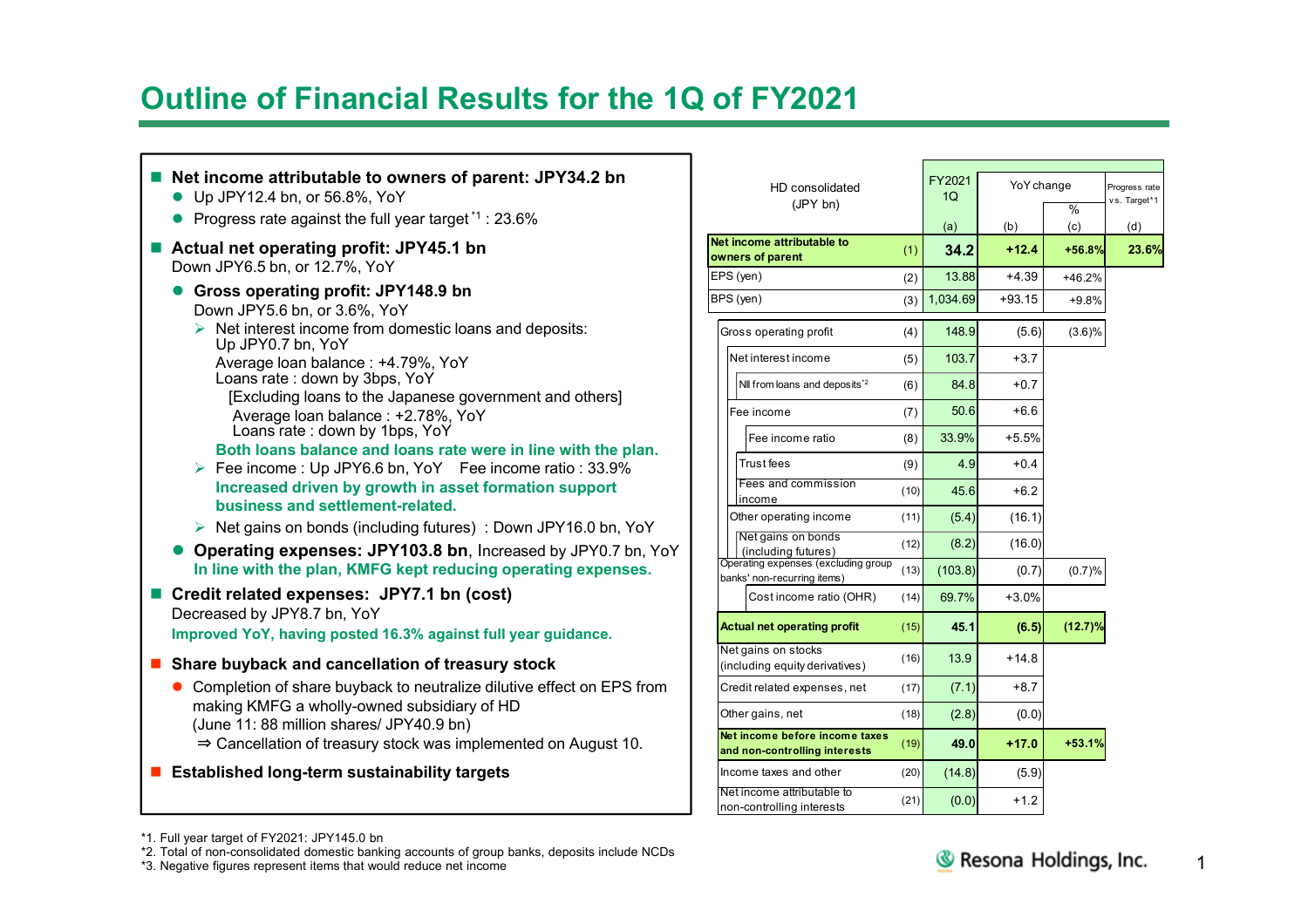## **Updates on Business under the COVID-19 Pandemic**

#### **Fulfilling our mission as a social infrastructure under the COVID-19 pandemic**

communities and**Customers** 

✓

- Local  $\begin{array}{c|c} \sim & \text{Continuously offering our full-line banking services} & \text{Employes} \end{array}$ 
	- ✓ Expansion of digital channels such as Resona Group App etc.
	- ✓ Providing solutions to the changing issues customers confront

Society

- Promote diverse working styles such as remote work etc.
- ✓ Workplace vaccinations (from July '21)
	- Contributing to the local communities through engagement in business and social contribution activities

#### **Provide our valuable financial services to customers facing issues in a changed environment**

1Q of FY2021: Both loans balance and loans rate were in line with the plan.

Fee Income have increased by 15.2%, YoY, driven by growth in investment trust, fund wrap and settlement-related. New bankruptcy in specific reserve was at a low level. Credit costs have posted 16.3% against the full year guidance.

# **Change in customers' issues Updates on major businesses in 1Q** Changes in lifestyle norms Acceleration of digitalization Growing awareness of preparedness Review future plans Stable funding Strengthen financial base

✓

✓

- Loans and capital finance support for corporate customers
	- COVID-19 related loan origination\*1: JPY4.0 trillion
	- $\triangleright$  Support business growth and turnaround by utilizing capital support fund etc.
- Non face-to-face and cashless transactions
	- $\triangleright$  Resona Group App: 4 million downloads, up 1.39 million, YoY
	- $\triangleright$  # of debit card issued: 2.55 million, up 0.43 million, YoY
- Asset formation support
	- $\triangleright$  Balance of fund wrap (including corporation<sup>\*2</sup>): JPY608.3 bn, up 45.7%, YoY
	- $\triangleright$  iDeCo participants: 140 thousand, up 15.1%, YoY
- Asset and business succession
	- $\triangleright$  # of new asset succession-related contracts: 1,828, 2.2 times, YoY

\*1. Cumulative total based on reporting from four group banks from Mar. 10, '20 to Jun. 30, '21 **\*2. Including than any in banks other than group banks**<br>\*2. Including balance of fund wrap in banks other than group banks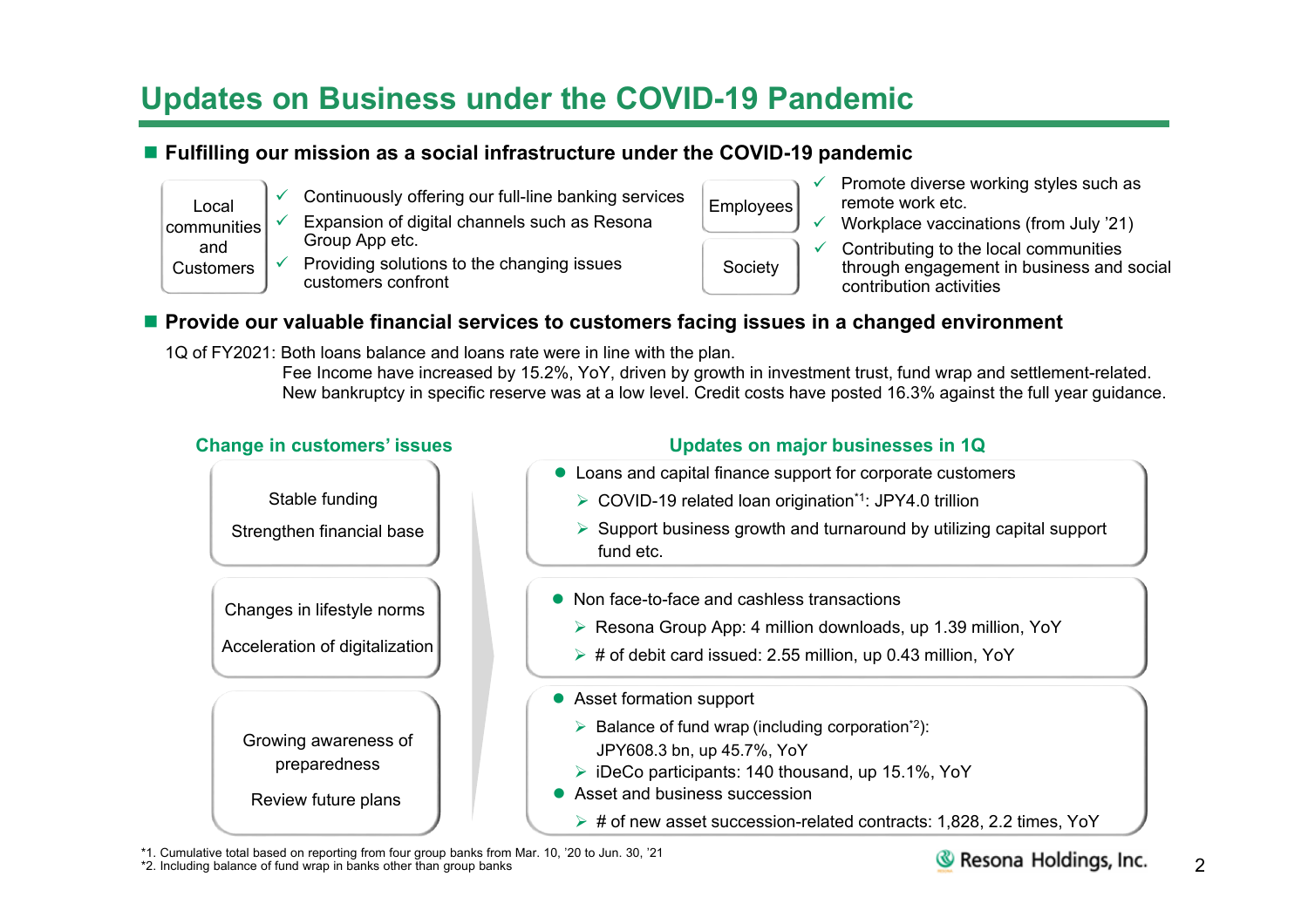## **For the Creation of a Sustainable Society**

**Aim to become the most significant contributor to retail customers' success in SX\*1**

#### ■ Overview of Resona Group's SX



\*1. Sustainability Transformation \*2. Including financing for such green projects as renewable energy generation, as well as large corporate **& Resona Holdings, Inc.**<br>financing involving third-party verification \*3. HD \*4.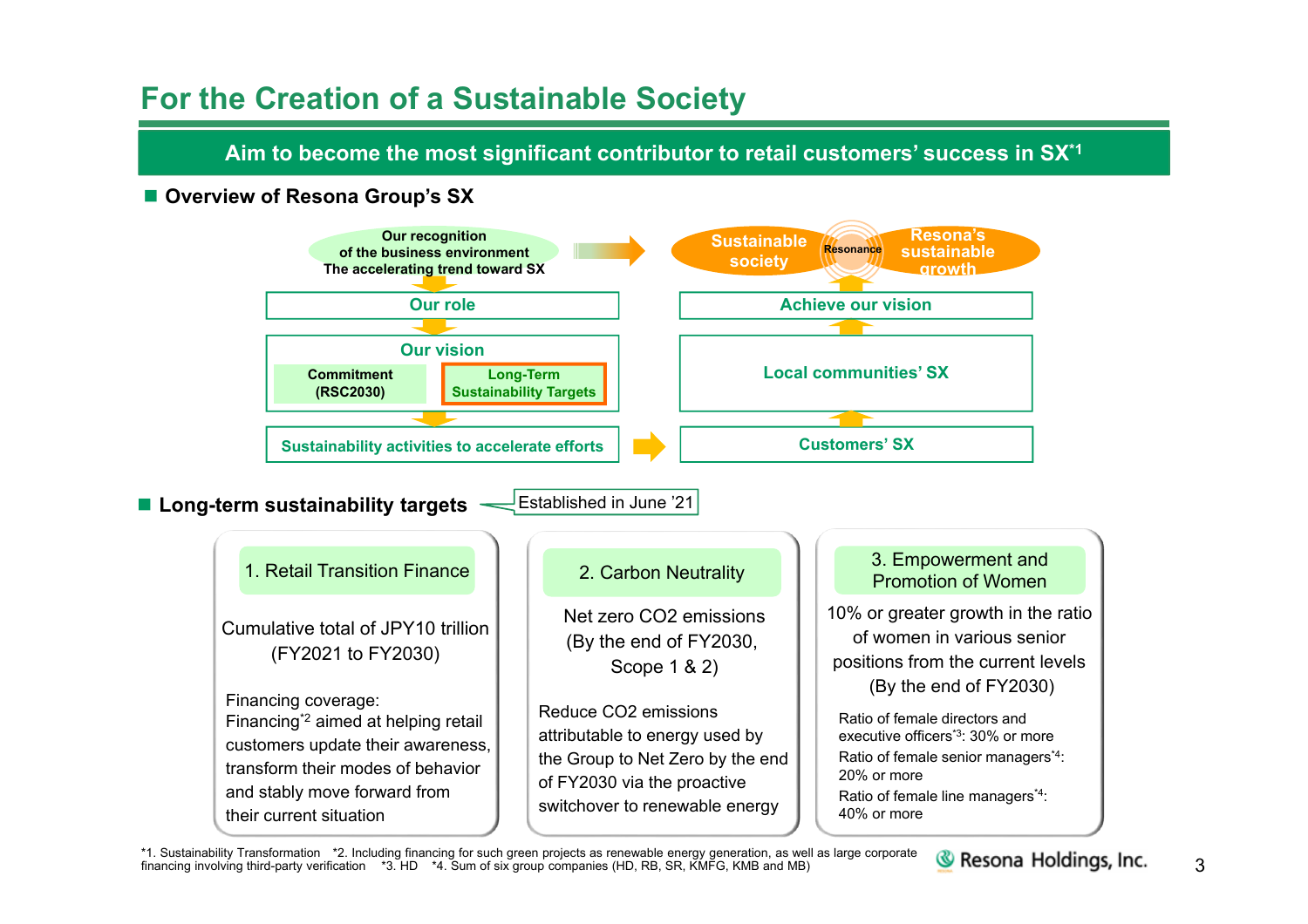## **Breakdown of Financial Results**

| (JPY bn)                                                                                        |      | <b>Resona Holdings</b><br>(Consolidated) |         |        | <b>Total of group banks</b> |               | Resona  |                | Total of |                                     |            | <b>Difference</b> |
|-------------------------------------------------------------------------------------------------|------|------------------------------------------|---------|--------|-----------------------------|---------------|---------|----------------|----------|-------------------------------------|------------|-------------------|
|                                                                                                 |      |                                          | YoY     |        | YoY                         | Bank          | YoY     | Resona<br>Bank | YoY      | group<br>banks under<br><b>KMFG</b> | YoY        |                   |
|                                                                                                 |      | (a)                                      | (b)     | (c)    | (d)                         | (e)           | (f)     | (g)            | (h)      | (i)                                 | (j)        | $(a)-(c)$         |
| <b>Gross operating profit</b>                                                                   | (1)  | 148.9                                    | (5.6)   | 134.6  | (6.3)                       | 71.7          | (9.5)   | 28.8           | $+0.2$   | 34.0                                | $+2.9$     | 14.3              |
| Net interest income                                                                             | (2)  | 103.7                                    | $+3.7$  | 101.9  | $+3.6$                      | 54.7          | $+3.4$  | 21.2           | $+0.6$   | 25.8                                | (0.5)      | 1.8               |
| NII from domestic loans and deposits                                                            | (3)  |                                          |         | 84.8   | $+0.7$                      | 43.6          | $+0.9$  | 17.3           | (0.1)    | 23.7                                | (0.1)      |                   |
| Gains/(losses) on cancellation of investment trusts                                             | (4)  | 0.1                                      | (1.5)   | 0.1    | (1.0)                       | $*1$          | $+0.4$  | 0.0            | (0.6)    | 0.0                                 | (0.8)      | 0.0               |
| <b>Fee income</b>                                                                               | (5)  | 50.6                                     | $+6.6$  | 38.4   | $+6.0$                      | 23.8          | $+2.2$  | 7.8            | $+0.7$   | 6.7                                 | $+3.0$     | 12.1              |
| Fee income ratio                                                                                | (6)  | 33.9%                                    | $+5.5%$ | 28.5%  | $+5.5%$                     | 33.1%         | $+6.6%$ | 27.2%          | $+2.3%$  | 19.9%                               | $+7.9%$    |                   |
| Trust fees                                                                                      | (7)  | 4.9                                      | $+0.4$  | 4.9    | $+0.4$                      | 4.9           | $+0.4$  | 0.0            | $+0.0$   |                                     |            | (0.0)             |
| Fees and commission income                                                                      | (8)  | 45.6                                     | $+6.2$  | 33.5   | $+5.5$                      | 18.8          | $+1.7$  | 7.8            | $+0.7$   | 6.7                                 | $+3.0$     | 12.1              |
| Other operating income                                                                          | (9)  | (5.4)                                    | (16.1)  | (5.7)  | (16.0)                      | (6.8)         | (15.2)  | (0.2)          | (1.1)    | 1.3                                 | $+0.3$     | 0.3               |
| Net gains on bonds (including futures)                                                          | (10) | (8.2)                                    | (16.0)  | (8.2)  | (16.0)                      | (8.6)<br>$*1$ | (15.2)  | (0.5)          | (1.1)    | 0.8                                 | $+0.4$     | 0.0               |
| Operating expenses<br>(excluding group banks' non-recurring items)                              | (11) | (103.8)                                  | (0.7)   | (97.3) | (0.4)                       | (52.5)        | (0.9)   | (19.1)         | (0.4)    | (25.6)<br>$*2$                      | $+1.0$     | (6.5)             |
| Cost income ratio (OHR)                                                                         | (12) | 69.7%                                    | $+3.0%$ | 72.2%  | $+3.5%$                     | 73.1%         | $+9.7%$ | 66.2%          | $+1.1%$  | 75.4%                               | $(10.4)\%$ |                   |
| <b>Actual net operating profit</b>                                                              | (13) | 45.1                                     | (6.5)   | 37.3   | (6.7)                       | 19.2          | (10.4)  | 9.7            | (0.2)    | 8.3                                 | $+3.9$     | 7.8               |
| Core net operating profit *3<br>(excluding gains/(losses) on cancellation of investment trusts) | (14) |                                          |         | 43.9   | $+8.0$                      | 26.6          | $+2.3$  | 9.9            | $+1.3$   | 7.3                                 | $+4.3$     |                   |
| Net gains on stocks (including equity derivatives)                                              | (15) | 13.9                                     | $+14.8$ | 13.6   | $+12.9$                     | 11.0          | $+12.8$ | 2.3            | $+1.1$   | 0.2                                 | (1.0)      | 0.2               |
| Credit related expenses, net                                                                    | (16) | (7.1)                                    | $+8.7$  | (6.8)  | $+7.5$                      | (6.2)         | $+5.1$  | 0.2            | $+1.0$   | (0.8)                               | $+1.3$     | (0.3)             |
| Other gains/(losses), net                                                                       | (17) | (2.8)                                    | (0.0)   | (2.5)  | (0.0)                       | (1.3)         | $+0.3$  | (0.3)          | $+0.4$   | (0.7)                               | (0.9)      | (0.2)             |
| Net income before income taxes                                                                  | (18) | 49.0                                     | $+17.0$ | 41.6   | $+13.6$                     | 22.6          | $+7.8$  | 11.9           | $+2.3$   | 7.0                                 | $+3.3$     | $7.4$             |
| Income taxes and other                                                                          | (19) | (14.8)                                   | (5.9)   | (12.3) | (4.7)                       | (6.7)         | (2.8)   | (3.4)          | (0.6)    | (2.1)                               | (1.1)      |                   |
| Net income attributable to non-controlling interests                                            | (20) | (0.0)                                    | $+1.2$  |        |                             |               |         |                |          |                                     |            |                   |
| Net income<br>(attributable to owners of parent)                                                | (21) | 34.2                                     | $+12.4$ | 29.3   | $+8.8$                      | 15.9          | $+4.9$  | 8.4            | $+1.6$   | 4.8                                 | $+2.2$     |                   |

\*1. Losses on cancellation of investment trusts are posted in the net gains on bonds since net of the losses and dividends from investment trusts become negative (Losses on cancellation of investment trusts: JPY(5.9) bn, dividends from investment trusts: +JPY0.6 bn → net amount: JPY(5.3) bn)

\*2. Exclude goodwill amortization by KMB, JPY(0.1) bn, related to acquisition of former Biwako Bank

\*3. Actual net operating profit - Gains on cancellation of investment trusts - Net gains on bonds

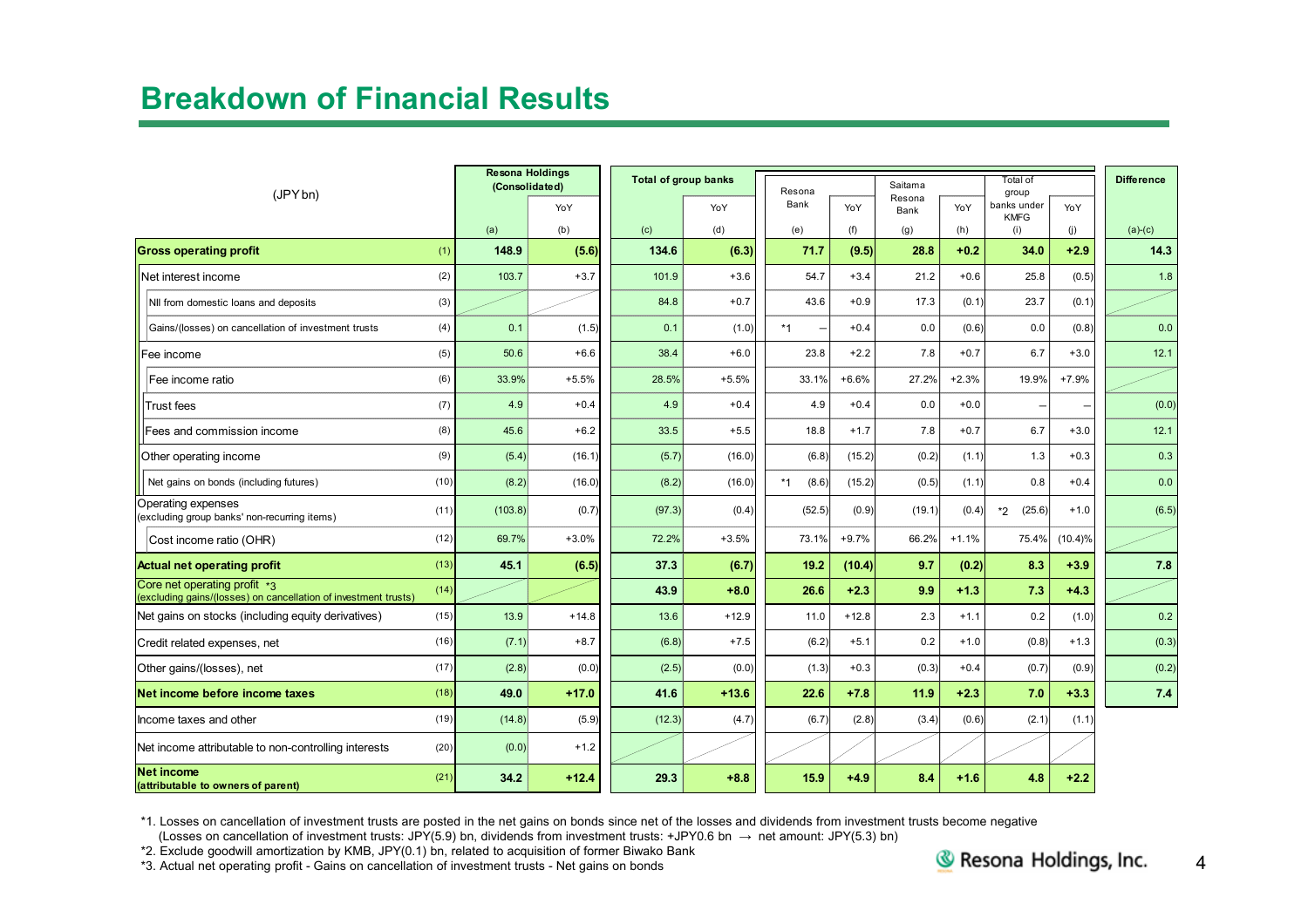## **Factors for the Changes in Net Income Attributable to Owners of Parent (YoY Comparison)**

**HDConsolidated**

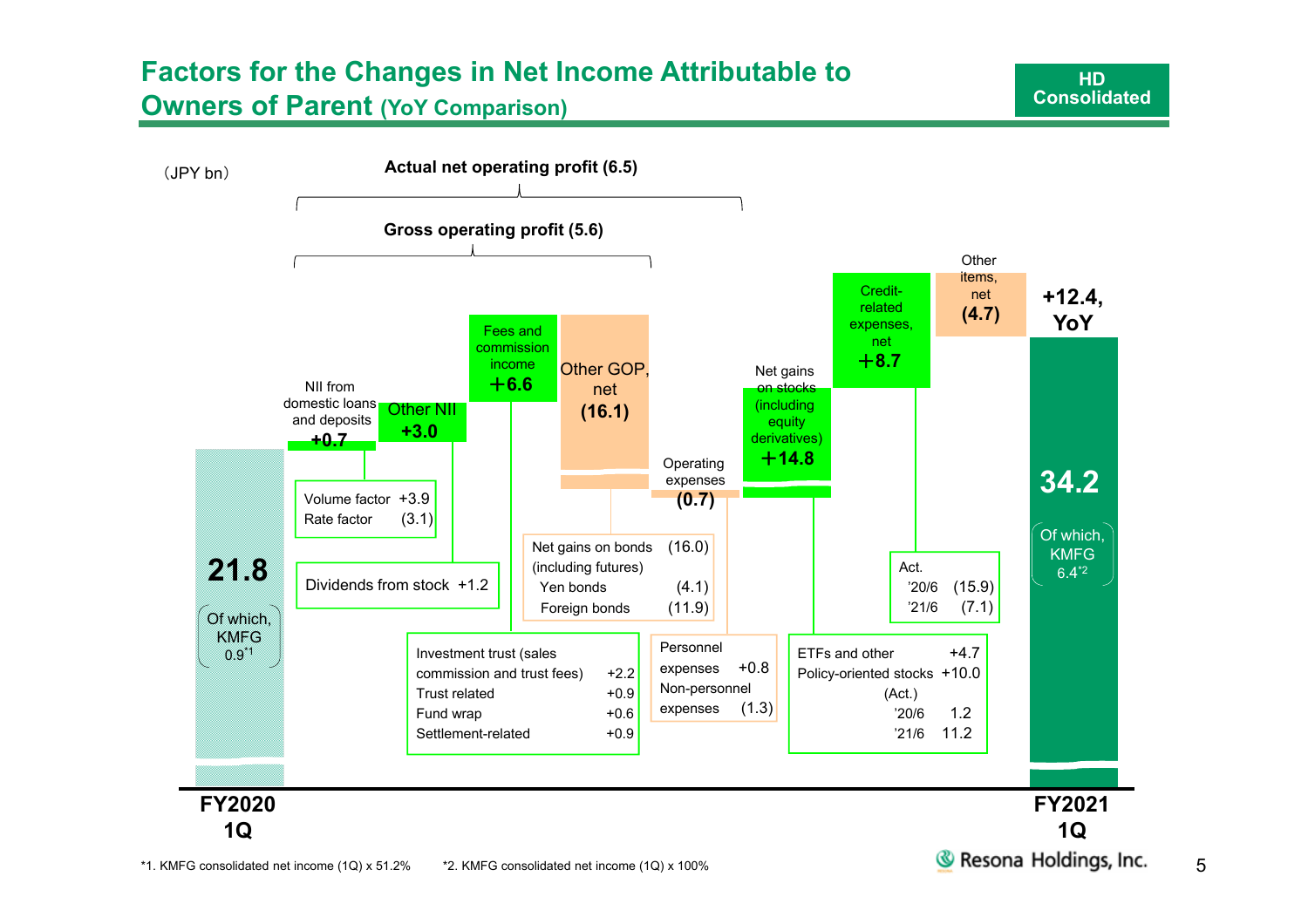## **Trend of Loans and Deposits (Domestic Account)**

#### **Average loan / deposit balance, rates and spread**

#### **Trend of average loan balance, loan rate change**

#### **1Q of FY'21 (YoY)**

**Average loan balance : +4.79%, Loan rate : (3) bps [Excluding loans to the Japanese government and others] Average loan balance : +2.78%, Loan rate : (1) bps => Full year (plan) +2.13% (3)bps**

|                                     |                                                    |      | 1 <sub>Q</sub> |           | FY2021 |            |  |  |  |
|-------------------------------------|----------------------------------------------------|------|----------------|-----------|--------|------------|--|--|--|
|                                     | Avg. bal: Trillion Yen<br>Income/Cost: Billion Yen |      | Act.           | YoY *3    | Plan   | YoY *3     |  |  |  |
|                                     |                                                    |      | (a)            | (b)       | (c)    | (d)        |  |  |  |
|                                     | Avg.<br>Bal.                                       | (1)  | 38.32          | +4.79%    | 38.55  | $+2.39%$   |  |  |  |
| Loans                               | Rate                                               | (2)  | 0.90%          | (0.03)%   | 0.88%  | (0.03)%    |  |  |  |
|                                     | Income                                             | (3)  | 86.0           | $+0.5$    | 341.3  | (4.4)      |  |  |  |
| Corporate<br><b>Banking</b>         | Avg.<br>Bal.                                       | (4)  | 21.92          | $+2.57%$  | 22.16  | $+1.60%$   |  |  |  |
| <b>Business</b><br>Unit *1          | Rate                                               | (5)  | 0.83%          | $+0.01%$  | 0.81%  | $(0.01)$ % |  |  |  |
| Corporate                           | Avg.<br>Bal.                                       | (6)  | 18.48          | $+3.99\%$ | 18.75  | $+2.67%$   |  |  |  |
| Loan                                | Rate                                               | (7)  | 0.78%          | $+0.02%$  | 0.76%  | (0.01)%    |  |  |  |
| Personal<br><b>Banking</b>          | Avg.<br>Bal.                                       | (8)  | 13.75          | $+3.07%$  | 13.84  | $+2.74%$   |  |  |  |
| <b>Business</b><br>Unit *2          | Rate                                               | (9)  | 1.13%          | (0.07)%   | 1.12%  | (0.05)%    |  |  |  |
|                                     | Avg.<br>Bal.                                       | (10) | 58.73          | $+7.65%$  | 56.99  | $+1.69%$   |  |  |  |
| <b>Deposits</b><br>(Including NCDs) | Rate                                               | (11) | 0.00%          | (0.00)%   | 0.00%  | (0.00)%    |  |  |  |
|                                     | Cost                                               | (12) | (1.2)          | $+0.1$    | (4.7)  | $+0.7$     |  |  |  |
| Loan-to-deposit                     | Spread                                             | (13) | 0.89%          | (0.03)%   | 0.87%  | (0.03)%    |  |  |  |
|                                     | <b>Net</b><br>interest<br>income                   | (14) | 84.8           | $+0.7$    | 336.5  | (3.7)      |  |  |  |

[ Average loan balance (JPY tn)] % represents YoY change





\*1. Corporate Banking Business Unit : Corporate loans (excluding loans to HD) + apartment loans, Figures are internal administration purpose

\*2. Personal Banking Business Unit: Residential housing loans + other consumer loans, Figures are internal administration purpose  $*3$ . Average balance : rate of change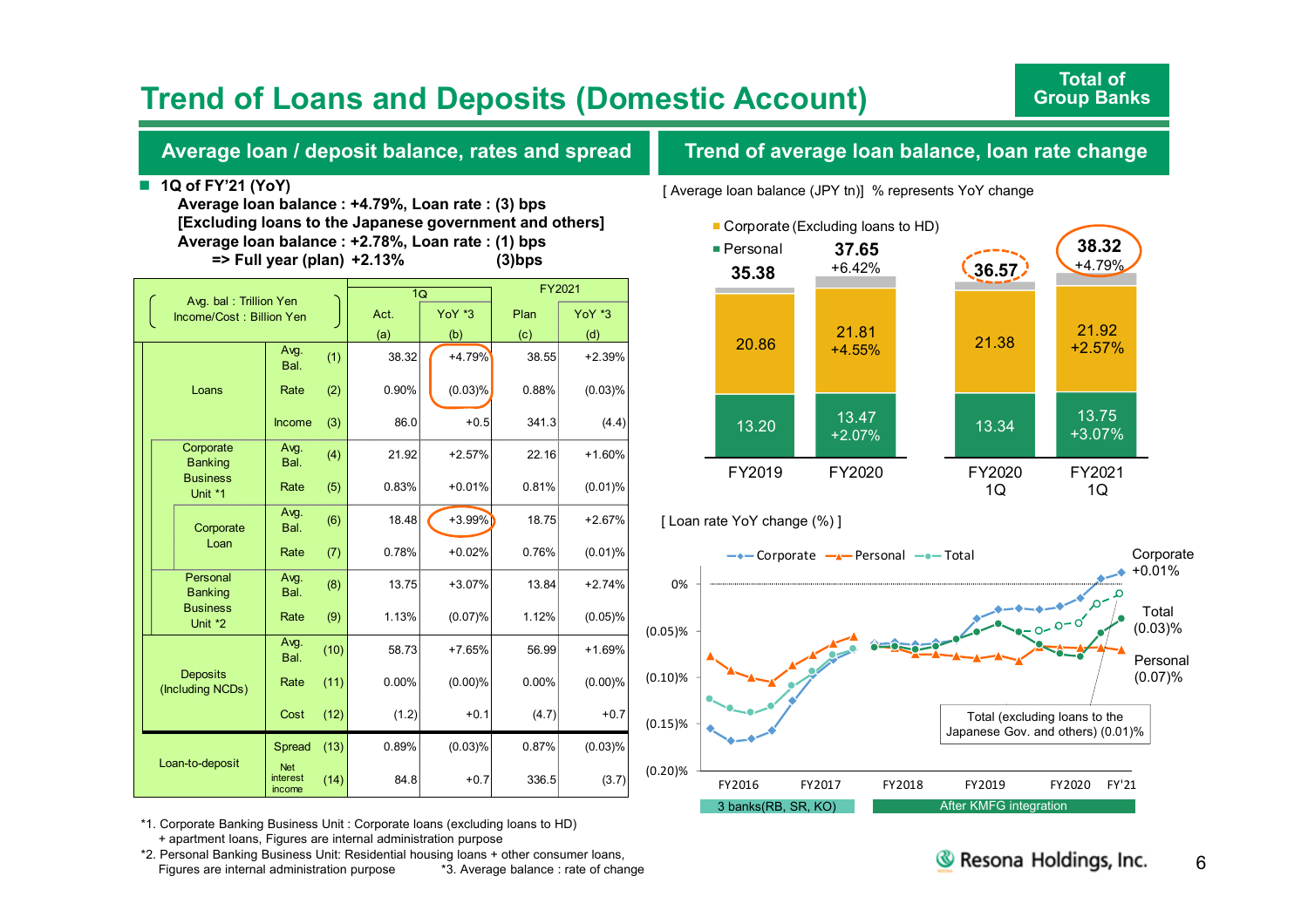## **Term-end Balance of Loans and Deposits**

**Total ofGroup Banks**



<sup>®</sup> Resona Holdings, Inc. 7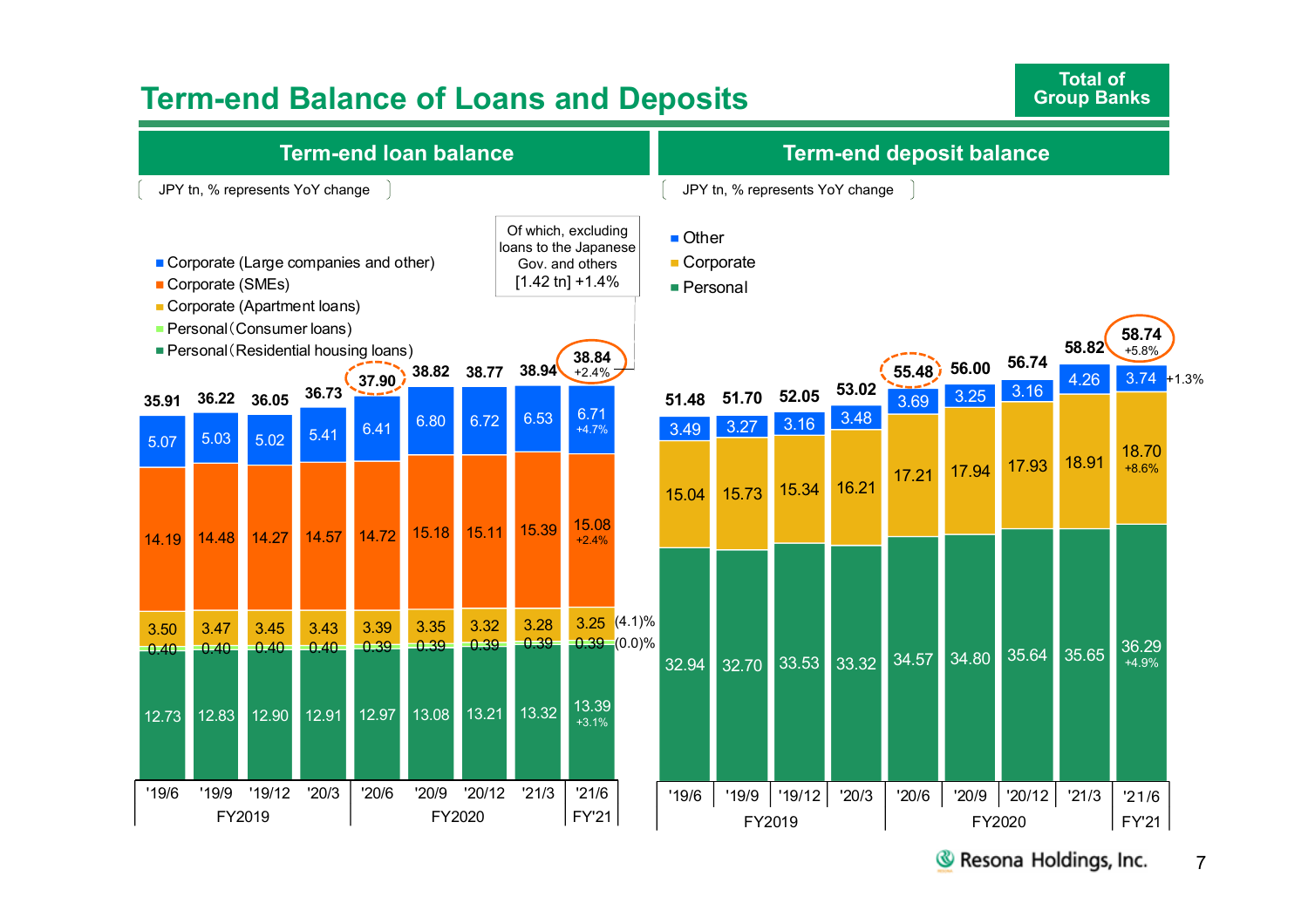## **Housing Loan Business**

**Total of Group Banks**

| New housing loan origination    | <b>Term-end housing loan balance</b> |
|---------------------------------|--------------------------------------|
| JPY tn, % represents YoY change | JPY tn, % represents YoY change      |

- **Apartment loan**
- $\blacksquare$  Flat 35
- Residential housing loan

#### Apartment loan

■ Residential housing loan





**& Resona Holdings, Inc.** 8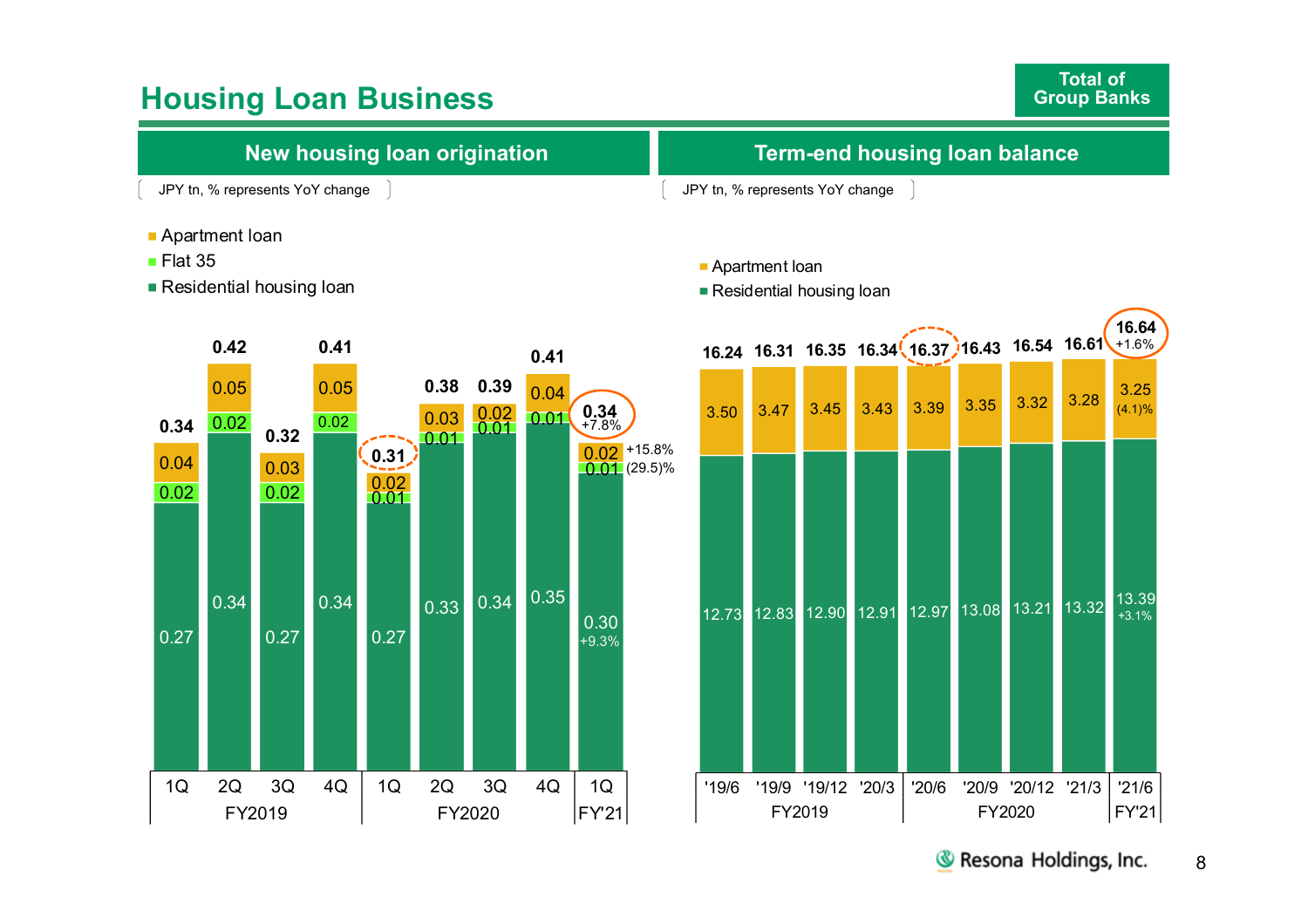## **Fee Income**

- **Consolidated fee income ratio\*1 : 33.9%, up 5.5%, YoY**
- **Consolidated fee income increased by 15.2%, YoY, driven by growth in investment trust, fund wrap and settlement-related**



\*1. (Fees and commission income + trust fees) / Consolidated gross operating profit \*2. Including fee income earned by Resona Asset Management

\*3. Fees and commission from domestic exchange, account transfer, EB, VISA debit card and fee income earned by Resona Kessai Service and Resona Card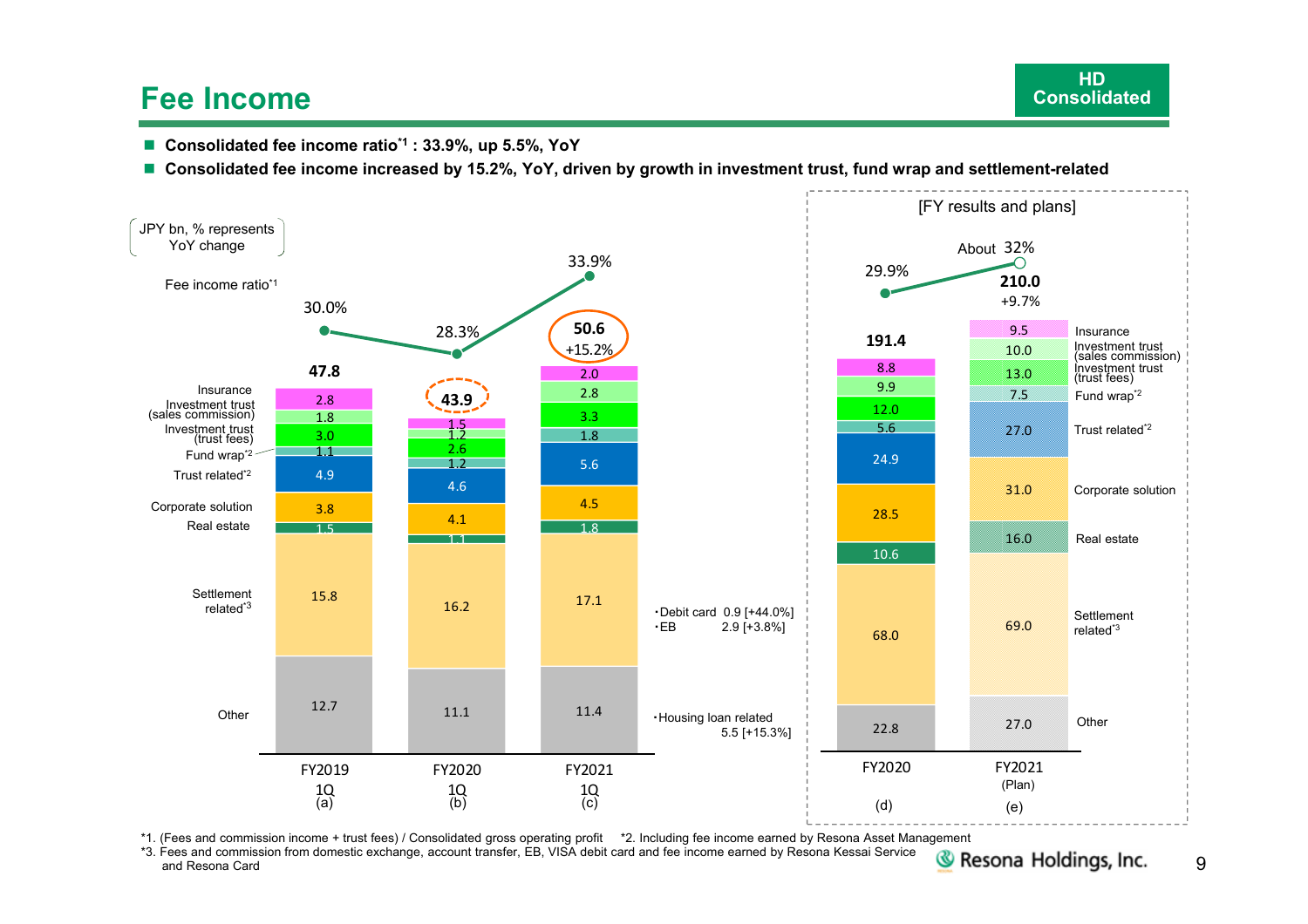

## **Major Fee Businesses(1) (Asset Formation Support Business)**

\*1. Based on market value

\*2. Balance of asset formation support products sold to individuals / (balance of asset formation support products sold to individuals and yen deposits held by individuals)

\*3. Including balance of fund wrap in banks other than group banks \*4. NISA, Junior NISA, Cumulative NISA

FY2019 FY2020 FY'21

1Q 2Q 3Q 4Q 1Q 2Q 3Q 4Q 1Q

\*5. iDeCo participants + members giving investment instructions

**HDConsolidated**

1Q 2Q 3Q 4Q 1Q 2Q 3Q 4Q 1Q

FY2019 FY2020 FY'21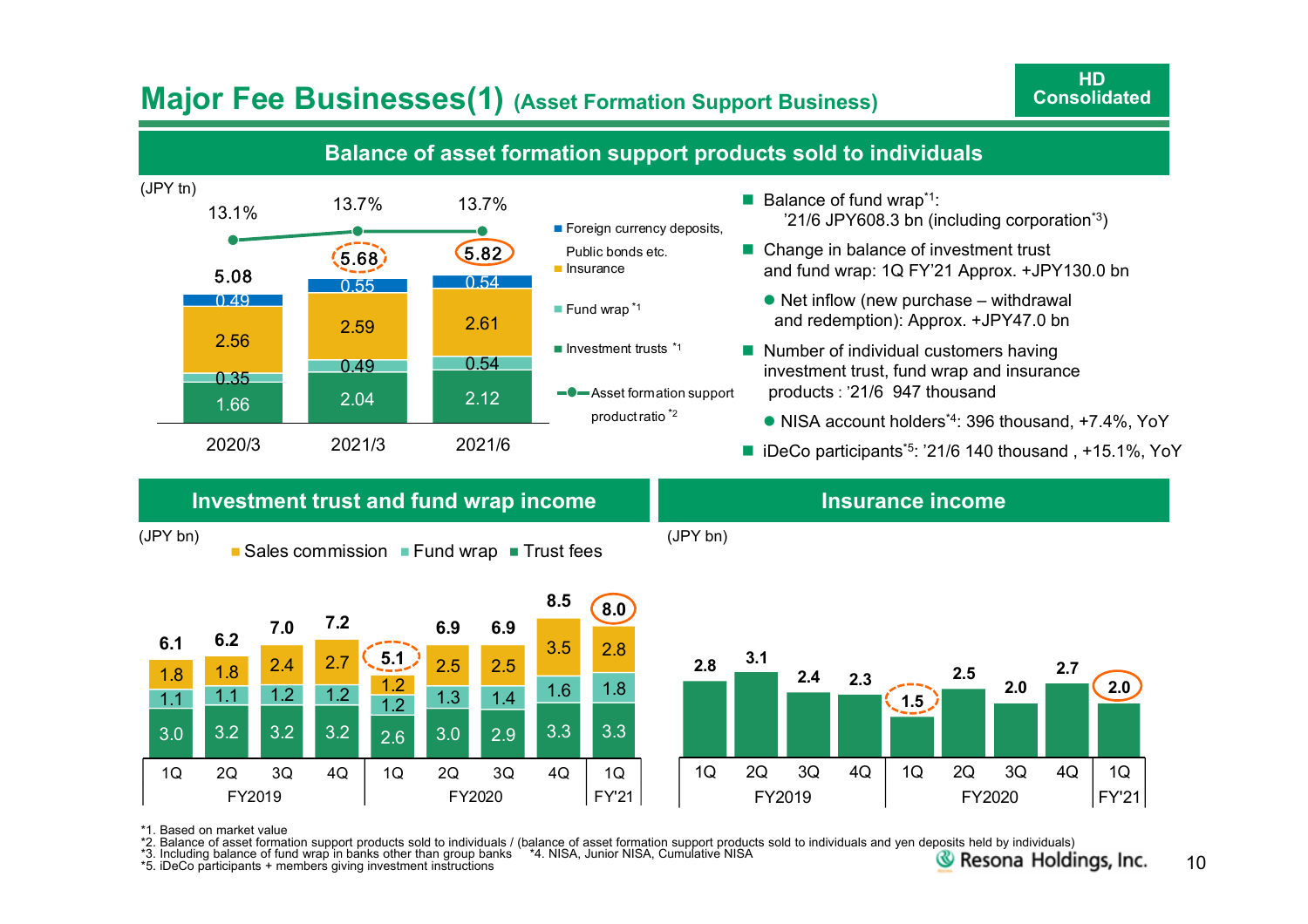## **Major Fee Businesses(2) (Trust, Corporate Solution, Real Estate Business)**

#### **Trust-related business income**(JPY bn)<br>■ Resona Asset Management  $\blacksquare$  Expand business opportunities through providing group banks' customers with trust functions**Trust solution offered for asset and business succession Pension/Securities trust** [Number of new asset succession-related contracts] 1,828 **7.67.17.2**  $\blacksquare$  KMFG **6.6** 439 0.4 1.6 **5.6**1.5 1.6 $\blacksquare$  SR **5.3 5.4 4.9**1.004 0.5 **4.6** 1.6  $0.4$ 1.8  $R$ B 1.5 1.8 804 1.7  $\overline{0.7}$ 1.5 900 0.6 177 1.40.8 $\overline{0.7}$ 158 0.4 456 293 3.8 4.4 3.9 3.9 2.7 $\begin{array}{|c|c|c|c|c|}\n\hline\n7 & 3.8 & 2.9 & 4.1 & 3.0\n\end{array}$ 489 371 353 1Q 2Q 3Q 4Q 1Q 2Q 3Q 4Q 1Q FY2019 FY2020 FY2021 FY2019 FY2020 FY'21  $1Q$  $1Q$  $1Q$ **Corporate solutions business income The Real estate business income\*1** (JPY bn) (JPY bn) M&A ■ Private notes ■ Commitment line, Syndicated Ioans, Covenants



\*1. Excluding gains from investments in real estate funds

 $\blacksquare$  Corporate  $\blacksquare$  Individual

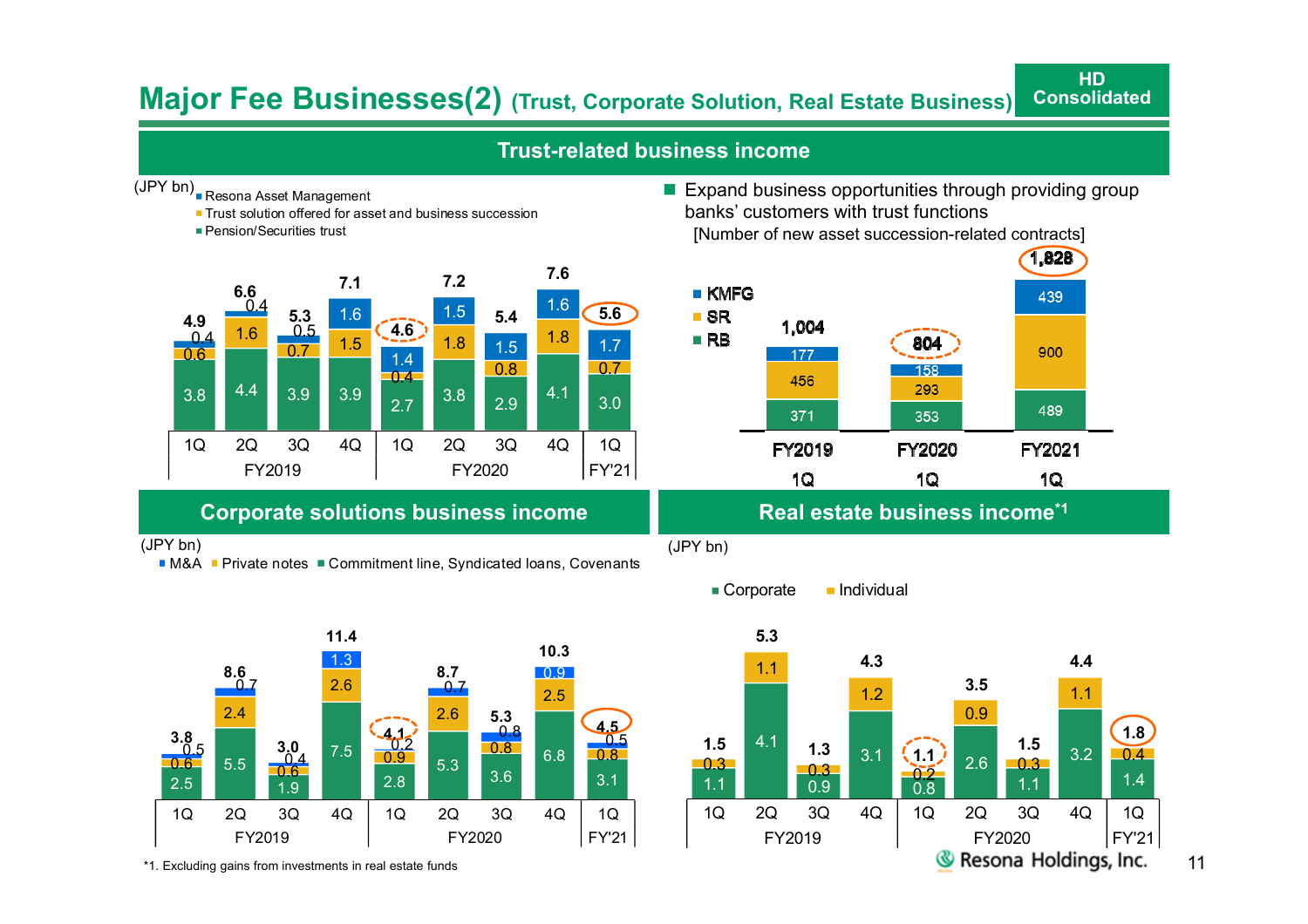## **Credit Costs and NPL**

**HD ConsolidatedTotal of Group Banks**

### **Credit costs**

#### **NPL balance and ratio (Total of group banks)**

(Financial Reconstruction Act criteria))

|  |                                                  | FY2019 |        | FY2020 | FY2021 |       |        |
|--|--------------------------------------------------|--------|--------|--------|--------|-------|--------|
|  | (JPY bn)                                         |        |        | 1Q     |        | 1Q    | Plan   |
|  |                                                  |        | (a)    | (b)    | (c)    | (d)   | (e)    |
|  | <b>Net credit cost</b><br>(HD consolidated)      | (1)    | (22.9) | (15.9) | (57.4) | (7.1) | (44.0) |
|  |                                                  |        |        |        |        |       |        |
|  | <b>Net credit cost</b><br>(Total of group banks) | (2)    | (18.8) | (14.3) | (52.3) | (6.8) | (37.0) |
|  | General reserve                                  | (3)    | (4.7)  | (4.3)  | (15.9) | (4.2) |        |
|  | Specific reserve<br>and other items              | (4)    | (14.0) | (10.0) | (36.3) | (2.6) |        |
|  | New bankruptcy,<br>dow nw ard migration          | (5)    | (27.1) | (11.0) | (45.0) | (5.2) |        |
|  | Collection/<br>upward migration                  | (6)    | 13.1   | 1.0    | 8.7    | 2.6   |        |
|  | Difference (1) - (2)                             | (7)    | (4.1)  | (1.6)  | (5.1)  | (0.3) | (7.0)  |
|  | <b>HL</b> guarantee<br>subsidiaries              | (8)    | (2.3)  | (1.0)  | (0.5)  | 0.4   |        |
|  | <b>Resona Card</b>                               | (9)    | (2.1)  | (0.4)  | (1.5)  | (0.4) |        |
|  | <credit cost="" ratio=""></credit>               |        |        |        |        |       | (bps)  |
|  | HD consolidated <sup>"1</sup>                    | (10)   | (6.2)  | (17.0) | (15.0) | (7.3) | (11.0) |
|  | Total of group banks <sup>*2</sup>               | (11)   | (5.0)  | (15.0) | (13.4) | (6.8) | (9.1)  |
|  |                                                  |        |        |        |        |       |        |

\*(Note) Positive figures represent reversal gains

- \*1. Credit cost / (Loans and bills discounted + acceptances and guarantees) (Simple average of the balances at the beginning and end of the term)
- \*2. Credit cost / total credits defined under the Financial Reconstruction Act (Simple average of the balances at the beginning and end of the term)
- **Unrecoverable or valueless claims**
- Risk claims
- Special attention loans
- NPL ratio

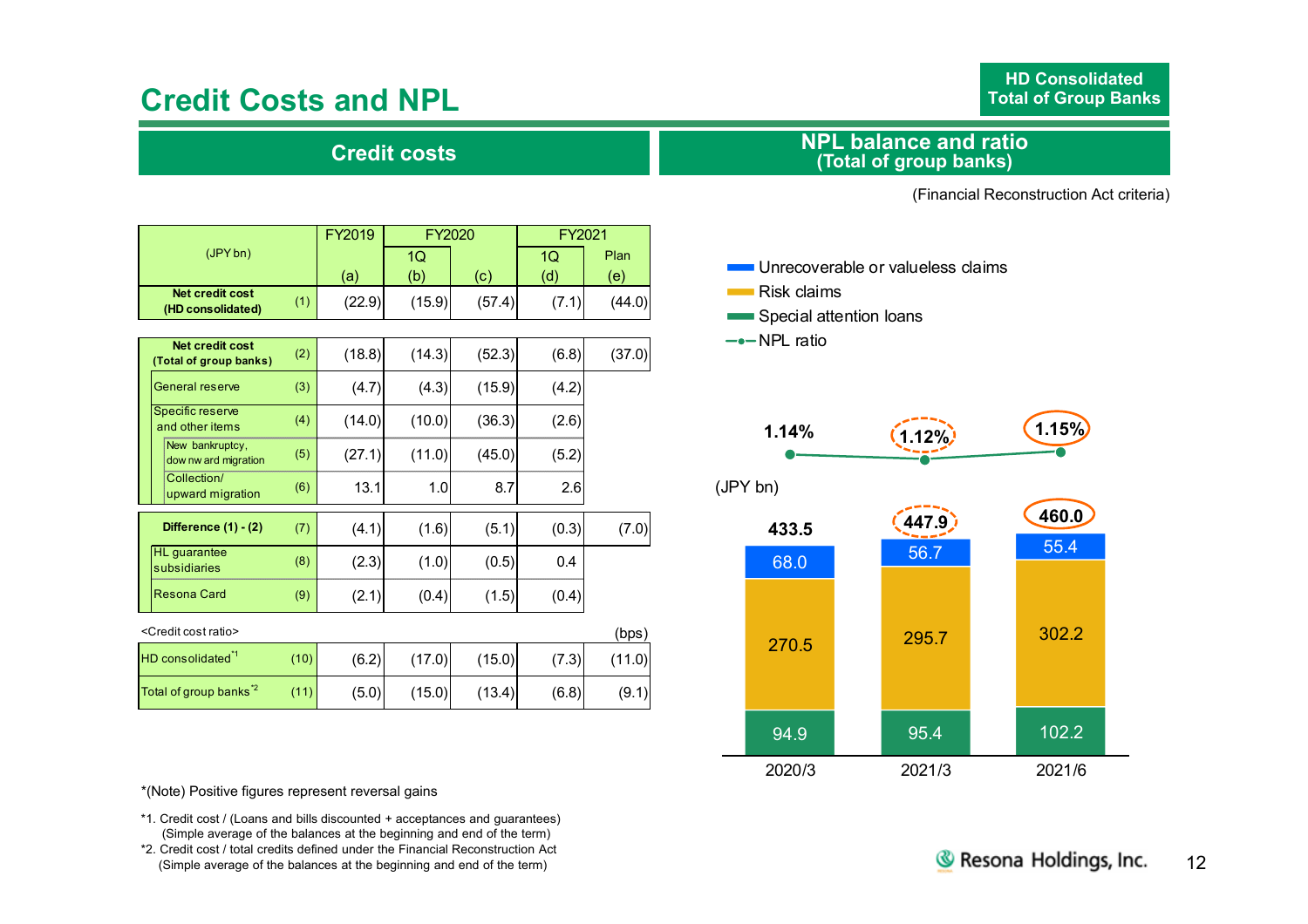## **Securities Portfolio**

|                                                | 2020/3  | 2021/3  | 2021/6  |                                     |
|------------------------------------------------|---------|---------|---------|-------------------------------------|
| (JPY bn)                                       |         |         |         | <b>Unrealized</b><br>gains/(losses) |
|                                                | (a)     | (b)     | (c)     | (d)                                 |
| Available-for-sale<br>(1)<br>securities        | 3,055.7 | 4,480.7 | 4,669.9 | 662.1                               |
| (2)<br><b>Stocks</b>                           | 336.9   | 325.2   | 319.8   | 674.6                               |
| (3)<br><b>Bonds</b>                            | 1,722.8 | 2,586.4 | 2,712.4 | (5.6)                               |
| <b>JGBs</b><br>(4)                             | 459.6   | 925.7   | 992.3   | (9.4)                               |
| Average duration<br>(5)<br>(years)             | 14.8    | 13.1    | 12.7    |                                     |
| Basis point value<br>(6)<br>(BPV)              | (0.68)  | (1.21)  | (1.31)  |                                     |
| Local government and<br>(7)<br>corporate bonds | 1,263.1 | 1,660.6 | 1,720.1 | 3.7                                 |
| (8)<br>Other                                   | 995.9   | 1,569.0 | 1,637.5 | (6.9)                               |
| Foreign bonds<br>(9)                           | 554.1   | 904.8   | 997.0   | (14.8)                              |
| Average duration<br>(10)<br>(years)            | 2.4     | 6.3     | 5.8     |                                     |
| Basis point value<br>(11)<br>(BPV)             | (0.00)  | (0.51)  | (0.45)  |                                     |
| <b>Investment trusts</b><br>(12)<br>(Domestic) | 435.0   | 658.4   | 634.3   | 5.2                                 |
| Net unrealized gain<br>(13)                    | 420.7   | 615.3   | 662.1   |                                     |
| Bonds held to<br>(14)<br>maturity              | 1,968.4 | 1,942.2 | 2,440.7 | 17.9                                |
| <b>JGBs</b><br>(15)                            | 1,144.2 | 1,035.6 | 1,423.4 | 11.4                                |
| Net unrealized gain<br>(16)                    | 28.1    | 11.5    | 17.9    |                                     |

#### **Securities portfolio\*1**

■ Unrealized gains/(losses) in 3 assets (4)+(9)+(12) '20/3 JPY(6.9) bn ⇒ '21/3 JPY(45.1) bn ⇒ '21/6 JPY(19.0) bn

#### CLO: Zero

\*2. Excluding unrealized gains on available for sale securities

#### **Status of policy-oriented stocks held**

- Balance of listed stocks disposed in 1Q of FY2021 (acquisition cost basis): JPY5.3 bn, Net gain on sale: JPY11.0 bn (HD consolidated: JPY11.2 bn) Breakeven Nikkei average: Approx. 9,000 yen
- **Policy for holding policy-oriented stocks** 
	- Since the capital enhancement with public funds, Resona Group has reduced the balance of the policy-oriented stocks to lessen the risk of price volatility. Our basic policy is to continue to reduce the balance of policy-oriented stocks.
	- The Group determines whether to hold policy-oriented stocks by evaluating the risks and returns, including feasibility of the development of a trading relationship in a medium- to long-term. The Group may also sell stocks in consideration of the market situations, management and financial strategies, even though the Group considers appropriate for holding from the risk-return perspective.
		- $\triangleright$  Plan to reduce JPY30.0 bn level in 3 years from Mar. '20
		- $\triangleright$  Aim to reduce the balance to 15% level of the CET1 capital<sup>\*2</sup>



13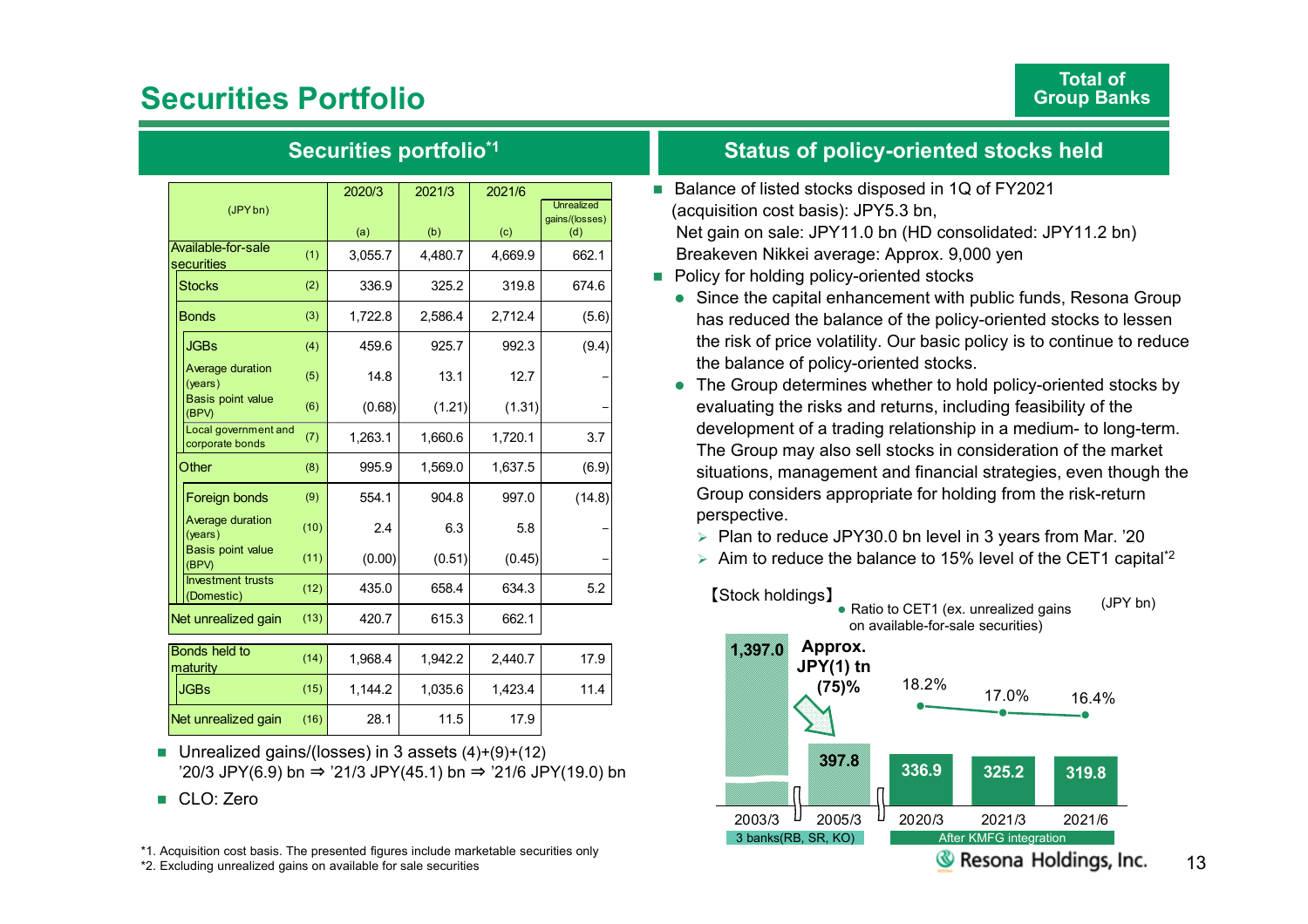## **Capital Adequacy Ratio**

■ CAR (Domestic std.) and CET1 ratio (International std.) as of Jun. 30, 2021 were 11.60% and 13.69%, respectively, **maintaining sound capital adequacy level** 

| <b>Domestic standard</b>                                                                                       |     |          |                         |             |                      | (Reference) International standard                                 |          |          |         |          |  |
|----------------------------------------------------------------------------------------------------------------|-----|----------|-------------------------|-------------|----------------------|--------------------------------------------------------------------|----------|----------|---------|----------|--|
| (JPY bn)                                                                                                       |     | 2021/3   | 2021/6                  | Change      |                      | (JPYbn)                                                            |          | 2021/3   | 2021/6  | Change   |  |
| Capital adequacy ratio                                                                                         | (1) | 11.54%   | 11.60%                  | $+0.06%$    |                      | <b>Common Equity Tier1 capital ratio</b>                           | (10)     | 13.31%   | 13.69%  | $+0.38%$ |  |
| <b>Total capital</b>                                                                                           | (2) | 2,003.4  | 2,013.8                 | $+10.4$     |                      | Excluding net unrealized gains on<br>available-for-sale securities | (11)     | 10.81%   | 11.00%  | $+0.19%$ |  |
| Core Capital: instruments and reserves                                                                         | (3) | 2,076.3  | 2.088.0                 | $+11.7$     |                      | Tier1 capital ratio                                                | (12)     | 13.50%   | 13.71%  | $+0.21%$ |  |
| Stockholders' equity                                                                                           |     |          |                         |             |                      | Total capital ratio                                                | (13)     | 14.14%   | 14.25%  | $+0.11%$ |  |
|                                                                                                                | (4) | 1,836.1  | 2,010.8                 | $+174.7$    |                      | Common Equity Tier1 capital                                        | (14)     | 2,355.9  | 2,426.4 | $+70.4$  |  |
| Adjusted non-controlling interests                                                                             | (5) | 170.9    | 9.5                     | (161.4)     |                      | Instruments and reserves                                           | (15)     | 2,436.5  | 2,506.1 | $+69.6$  |  |
| Reserves included in Core Capital                                                                              | (6) | 54.1     | 52.9                    | (1.2)       |                      | Stockholders' equity                                               | (16)     | 1,836.1  | 2,010.8 | $+174.7$ |  |
| Subordinated loans and bonds subject to<br>transitional arrangement                                            | (7) | 43.5     | 40.9                    | (2.5)       |                      | Net unrealized gains on available-for-sale<br>securities           | (17)     | 442.9    | 477.8   | $+34.9$  |  |
| Core Capital: regulatory adjustments                                                                           | (8) | 72.8     | 74.2                    | $+1.3$      |                      | Adjusted non-controlling interests                                 | (18)     | 143.4    | 3.2     | (140.1)  |  |
|                                                                                                                |     |          | 17,353.8                | $+1.8$      |                      | Regulatory adjustments                                             | (19)     | 80.5     | 79.7    | (0.8)    |  |
| Risk weighted assets                                                                                           | (9) | 17,351.9 |                         |             |                      | Other Tier1 capital                                                | (20)     | 32.8     | 2.9     | (29.9)   |  |
|                                                                                                                |     |          |                         |             |                      | Tier1 capital                                                      | (21)     | 2,388.8  | 2,429.3 | $+40.5$  |  |
| $\blacksquare$ Change in total capital                                                                         |     |          |                         |             |                      | Tier2 capital                                                      | (22)     | 114.2    | 95.4    | (18.7)   |  |
| Stockholders' equity                                                                                           |     |          |                         | $+174.7$ bn |                      | Total capital (Tier1+Tier2)                                        |          | 2,503.1  | 2,524.8 | $+21.7$  |  |
| • Net income attributable to owners of parent<br>• Increase in capital surplus due to KMFG's<br>share exchange |     |          | $+34.2$ bn<br>+184.5 bn |             | Risk weighted assets | (24)                                                               | 17,691.0 | 17.713.7 | $+22.6$ |          |  |
| Share buyback                                                                                                  |     |          |                         | $(40.9)$ bn | (Reference)          |                                                                    |          |          |         |          |  |
|                                                                                                                |     |          |                         |             |                      | Trial calculation based on the finalization of Basel 3             |          |          |         |          |  |

CET1 ratio: Approx. 9.3%\*

Jun. 30, 2021 reported as (11) in the above table

(Excluding net unrealized gains on available-for-sale securities)

\*Trial calculation which took into consideration the estimated increase in RWAs owing to the finalization of Basel 3 (SA and capital floor revisions) based on the actual CET1 ratio excluding net unrealized gains on available-for-sales securities as of

#### **Group banks, Bank holding company**

|                        | Resona         | Saitama                      | <b>KMFG</b>    |
|------------------------|----------------|------------------------------|----------------|
| Domestic standard      | (Consolidated) | Resona<br>(Non-consolidated) | (Consolidated) |
| Capital adequacy ratio | 11.05%         | 14.90%                       | 8.48%          |

#### **& Resona Holdings, Inc.**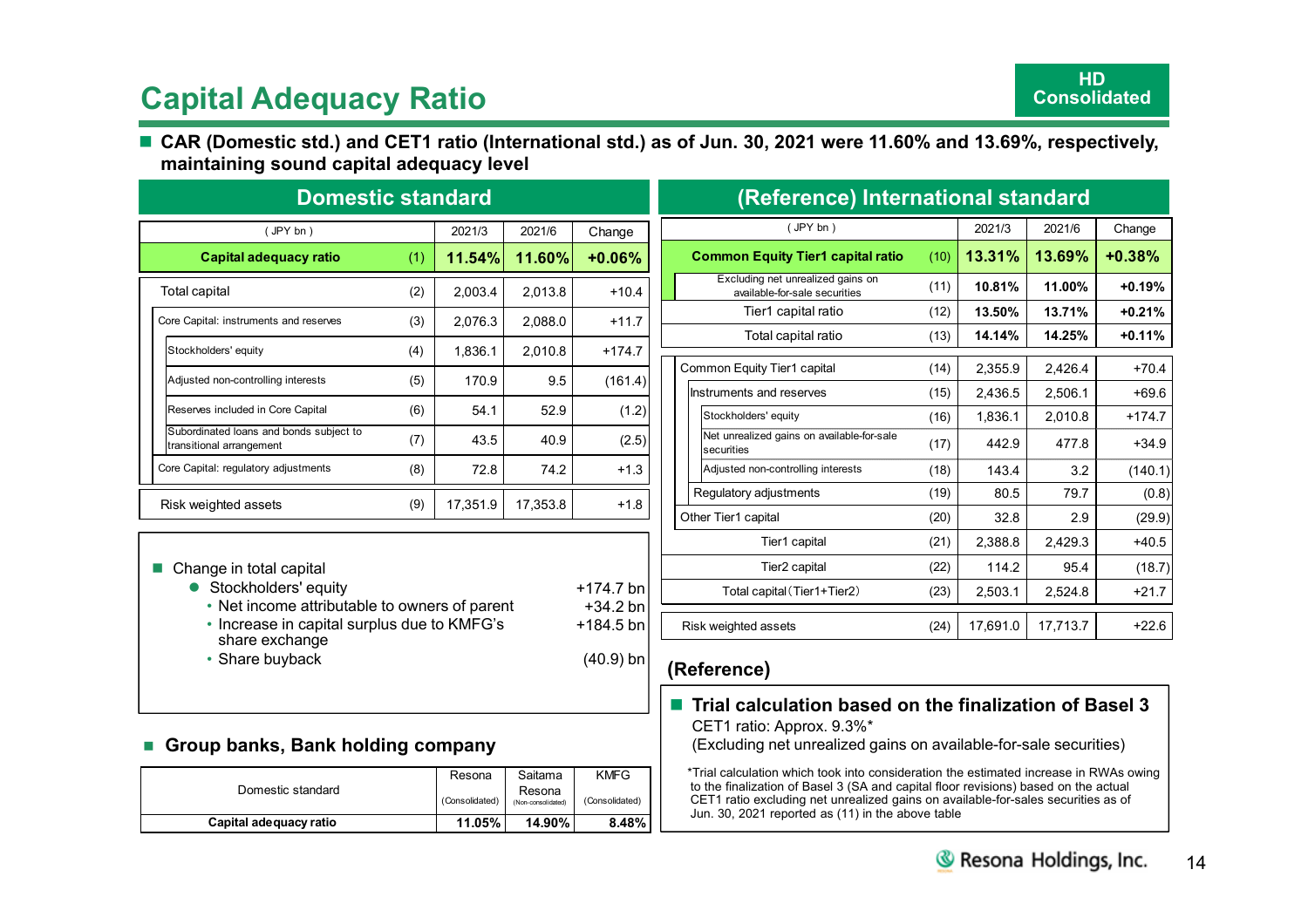## **(Reference) Earnings Targets for FY2021** (Released in May 2021)

### **HD consolidated**

| (JPYbn)                                        |     | Full-year | YoY<br>change |      |
|------------------------------------------------|-----|-----------|---------------|------|
| Net income attributable to owners of<br>parent | (1) | 145.0     | $+20.6$       |      |
| <b>KMFG consolidated</b>                       | (2) | 15.0      | $+9.2$        | $*1$ |
| <b>Difference</b>                              | (3) | 15.0      | $+1.9$        |      |

|                              | <b>DPS</b> | YoY<br>change |
|------------------------------|------------|---------------|
| Common stock (annual)<br>(4) | $21.0$ yen |               |
| Interim dividend<br>(5)      | $10.5$ yen |               |

### **Total of group banks**

| (JPY bn)                                              |      | Total of group banks |               | Resona Bank |               | Saitama Resona Bank |               | <b>KMFG</b><br>(total of group banks) |               |
|-------------------------------------------------------|------|----------------------|---------------|-------------|---------------|---------------------|---------------|---------------------------------------|---------------|
|                                                       |      | Full-year            | YoY<br>change | Full-year   | YoY<br>change | Full-year           | YoY<br>change | Full-year                             | YoY<br>change |
| Gross operating profit                                | (6)  | 599.0                | $+16.0$       | 347.0       | $+7.7$        | 114.0               | $+3.5$        | 138.0                                 | $+5.0$        |
| <b>Operating expenses</b>                             | (7)  | (397.0)              | (6.1)         | (213.0)     | (3.2)         | (77.5)              | (2.4)         | (106.5)                               | (0.6)         |
| Actual net operating profit                           | (8)  | 202.0                | $+9.9$        | 134.0       | $+4.5$        | 36.5                | $+1.1$        | 31.5                                  | $+4.4$        |
| Net gains on stocks<br>(including equity derivatives) | (9)  | 30.5                 | (10.4)        | 26.0        | $+3.2$        | 3.5                 | (11.4)        | 1.0                                   | (2.1)         |
| Credit related expenses, net                          | (10) | (37.0)               | $+15.3$       | (22.0)      | $+10.3$       | (6.5)               | $+2.5$        | (8.5)                                 | $+2.3$        |
| Income before income taxes                            | (11) | 181.5                | $+18.2$       | 134.0       | $+22.5$       | 29.0                | (8.5)         | 18.5                                  | $+4.2$        |
| Net income                                            | (12) | 127.5                | $+12.2$       | 94.5        | $+15.3$       | 20.5                | (5.8)         | 12.5                                  | $+2.8$        |

\*1. HD's consolidated net income of FY2021 includes full amount of KMFG's consolidated net income since KMFG has become a wholly-owned subsidiary of HD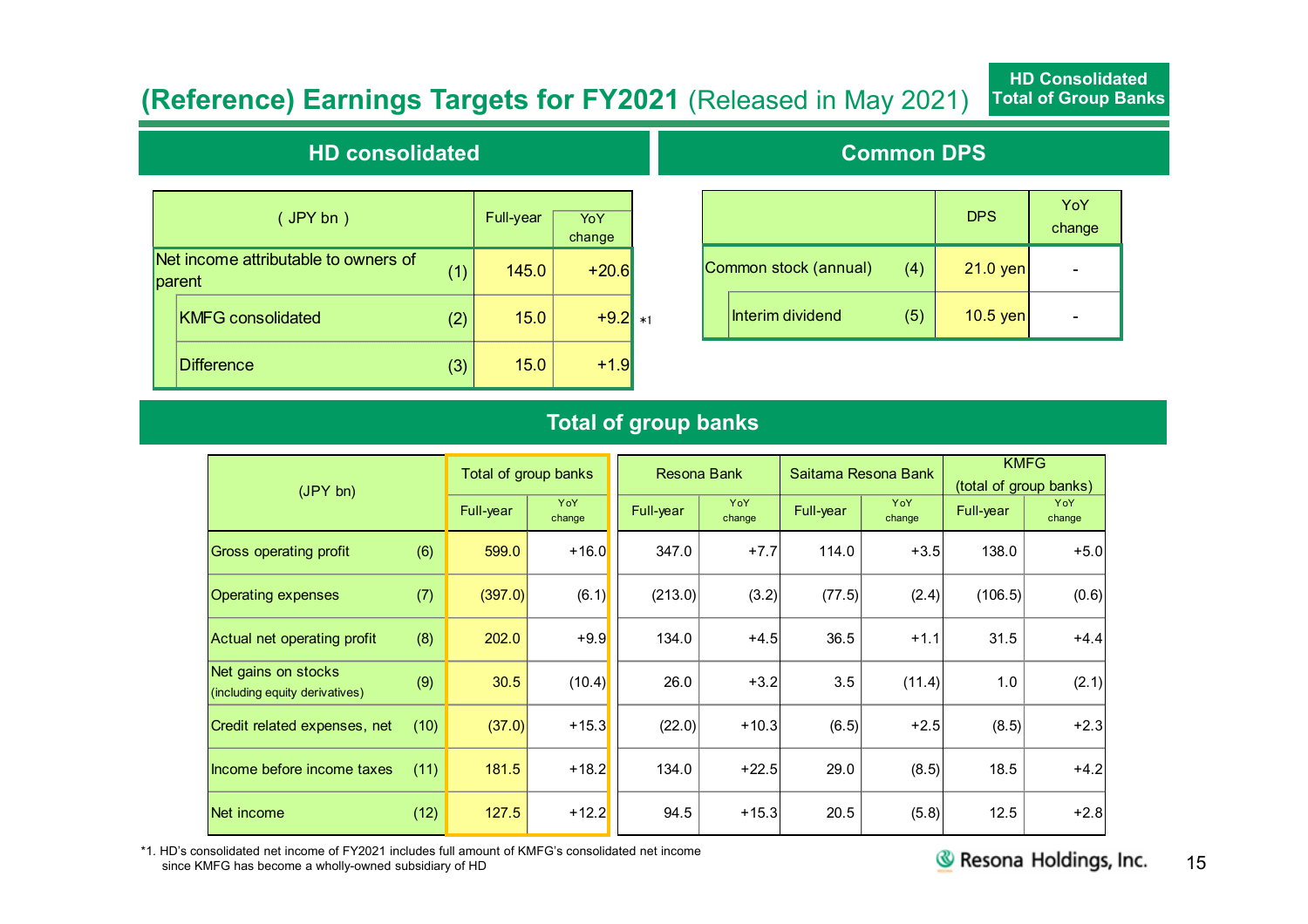## **(Reference) Outline of Financial Results of Each Segment**



#### **Definition of management accounting**

1. "Customer Divisions" and "Markets and Other" segment refers to the HD consolidated subsidiaries, except KMFG consolidated subsidiaries.

2. Gross operating profit of "Markets" segment includes a part of net gains/losses on stocks. "Other" segment refers to the divisions in charge of management and business administration.

**HDConsolidated**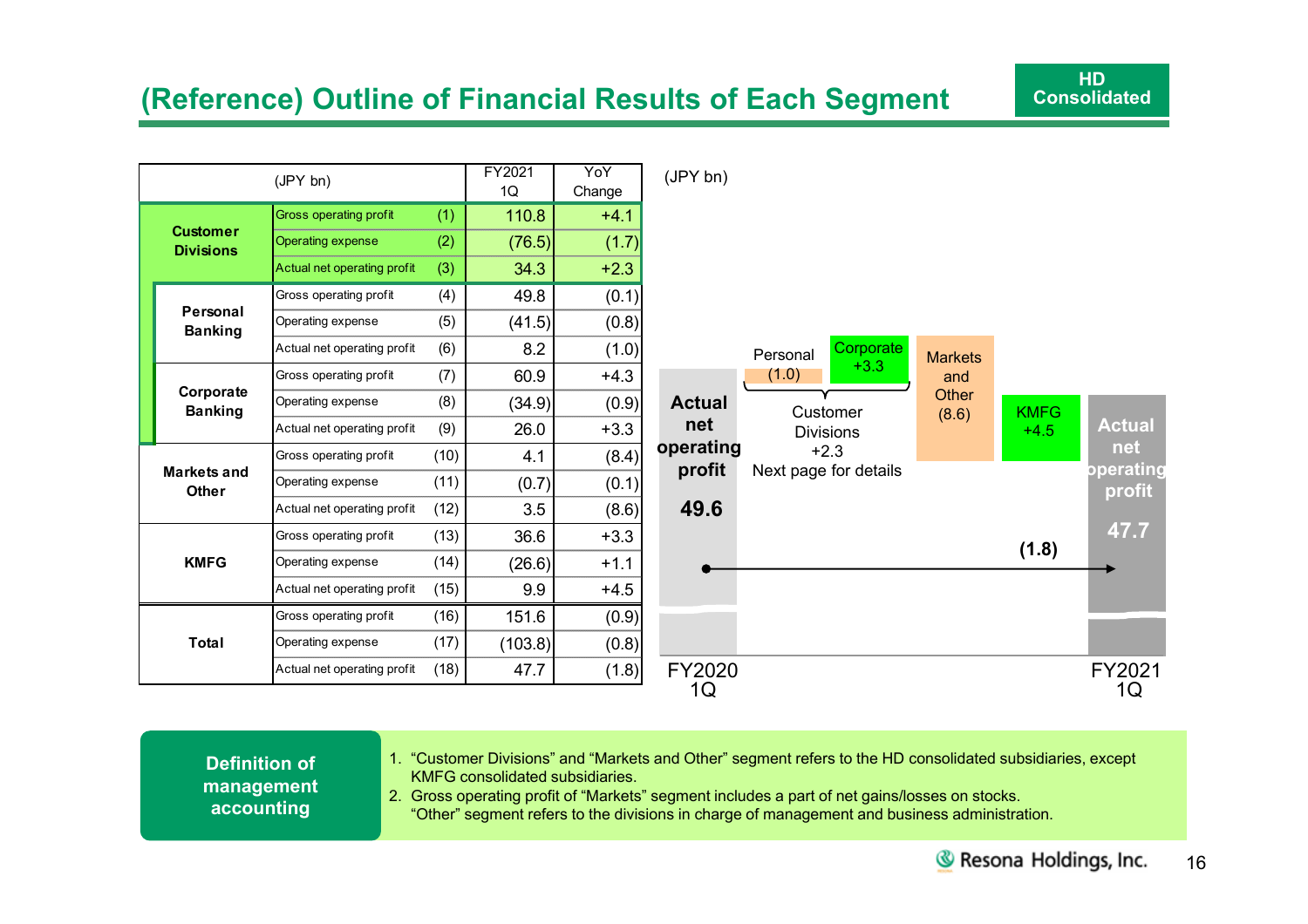## **(Reference) Outline of Financial Results of Customer Divisions**